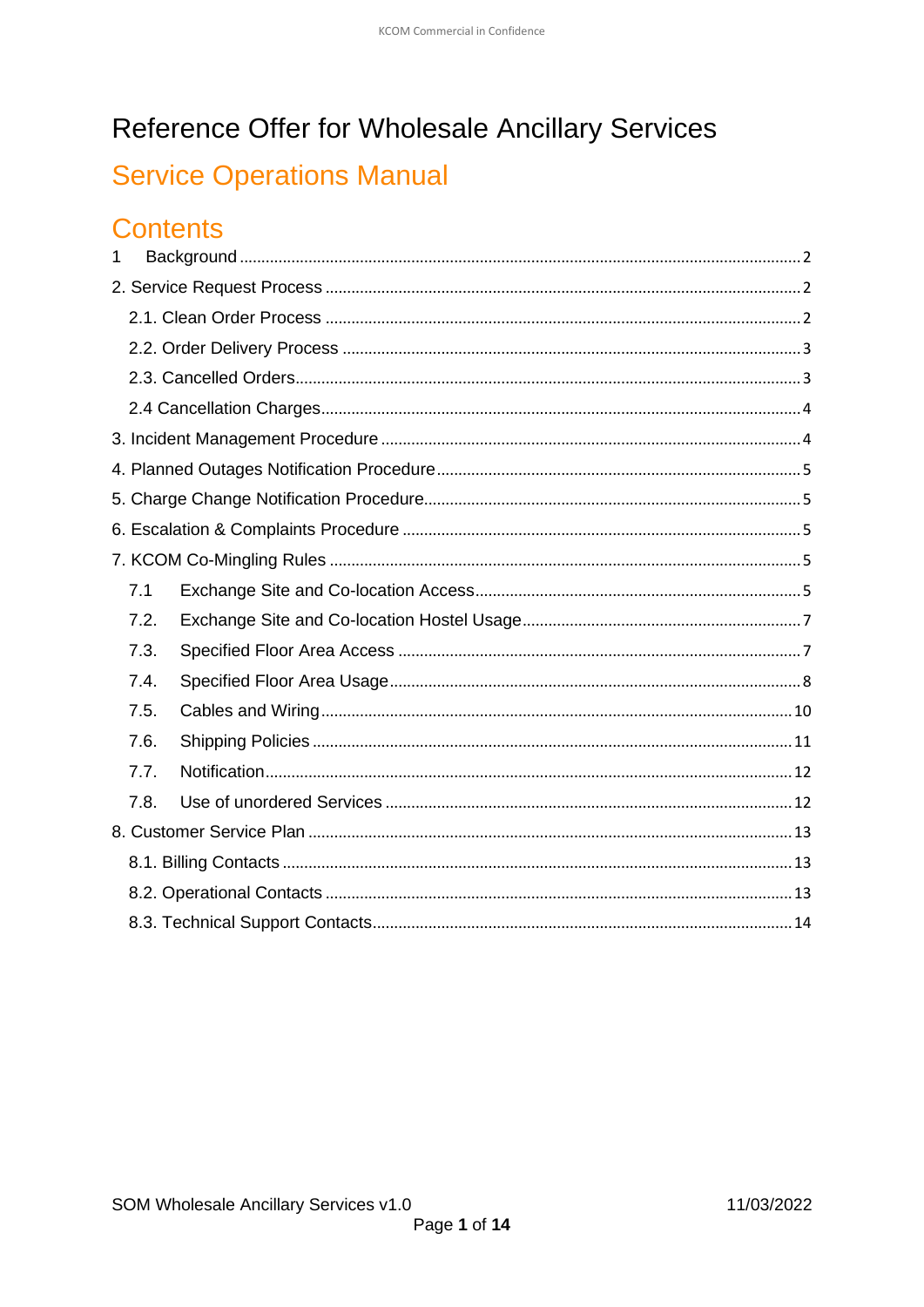# <span id="page-1-0"></span>1 Background

This document is concerned with KCOM's Reference Offer for Ancillary Services and those Services listed in that Agreement. Service Operations Manuals for other KCOM products and services are set according to established processes for the products and services, which continue to develop to suit changing conditions in those markets.

The purpose of the Service Operations Manual is to document the processes and procedures involved in service provision and support for Wholesale Ancillary Services.

The Service Operations Manual is the statement of agreed working practices between the parties. The details in this Service Operations Manual do not vary the terms and conditions of the Reference Offer for Wholesale Ancillary Services and, in the event of any conflict, the terms of the Reference Offer shall take precedence.

The purpose of the Service Operations Manual is to:

- a. describe the processes and procedures involved in the delivery of Wholesale Ancillary Services Orders
- b. detail the escalation and complaints procedures for incident management and service delivery
- c. document the Customer Service Plan

# <span id="page-1-1"></span>2. Service Request Process

#### <span id="page-1-2"></span>2.1. Clean Order Process

The CP shall request any new provide order, in-life change or cessation of Service on the relevant Order Form to KCOM. The Order Form is mandatory, and the Order will not be accepted by KCOM in any other format. KCOM will specify the Order Form to be used for each service element and all Orders must be submitted using the specified Order Form. The Order Form must be sent via the customer portal, where available, or by email to the KCOM Wholesale Desk, the details of which are specified in the Customer Service Plan.

On receipt of the Order Form, KCOM will review the Order Form for accuracy and completeness. If any discrepancies are identified on the submitted Order Form, KCOM will reject the Order Form by return email, advising the CP of the reason(s) for rejection. In order to proceed with the Order, the CP will need to resubmit the Order Form to KCOM Wholesale Desk with the errors corrected and/or omissions inserted. The returned Order Form will be treated as a new Order and will restart the Clean Order Process. The Order Form must include full and accurate written details of the Exchange Site or CP Site to which the Order relates as specified on the Order Form. Upon KCOM's acceptance of the Order, KCOM shall use its reasonable endeavours to provide the Services by the Target Date for Co-location services or the Proposed Start Date for Cable Connect services. The Target Date or Proposed Start Date for each type of Order is set out in Table 1 below. It is the CP's responsibility to ensure the Order Form includes all information necessary for successful completion of the Order.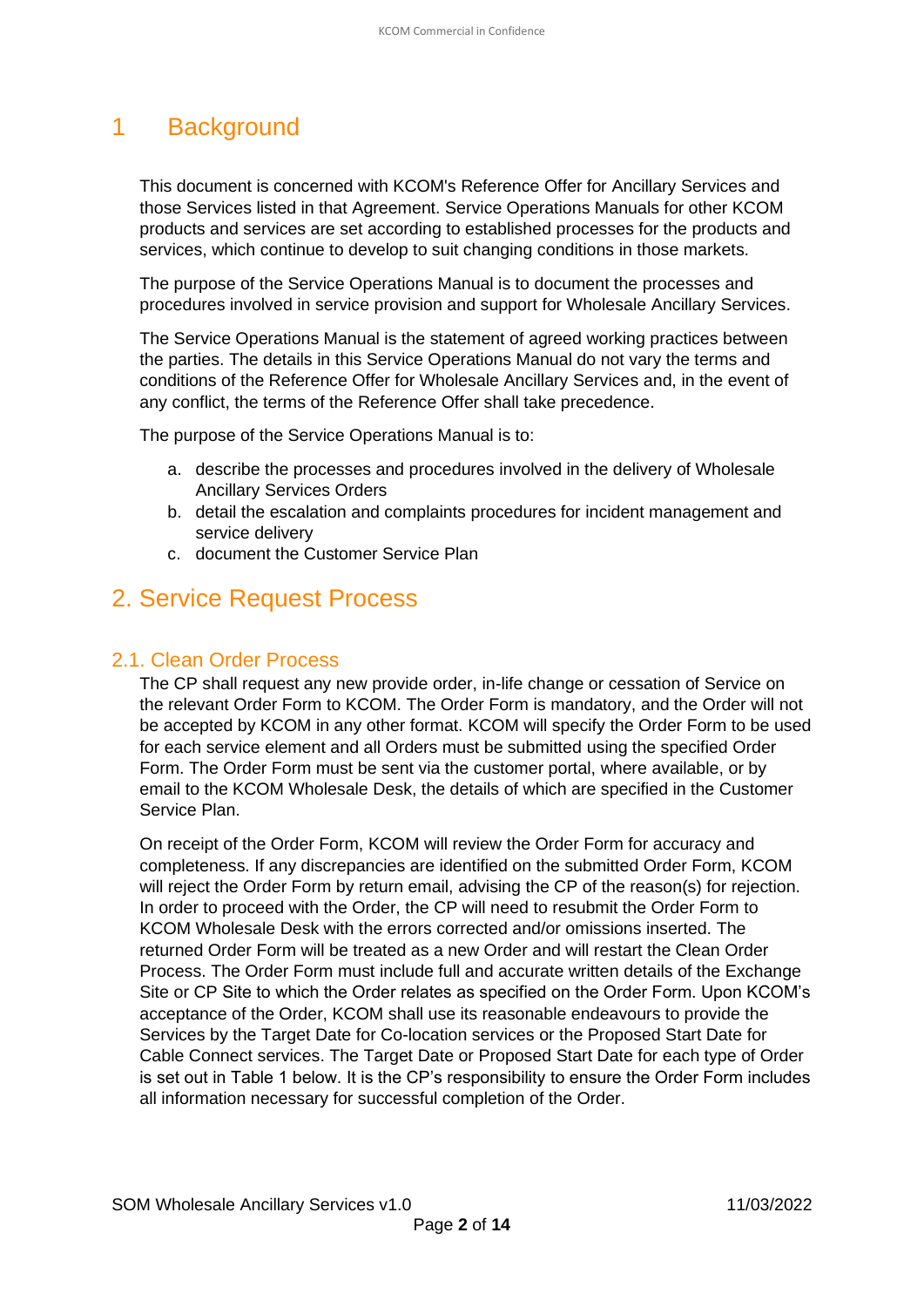#### Table 1

| <b>Service Element</b>               | <b>Order Type</b>                                                            | <b>Proposed Start Date /</b><br><b>Target Date</b>                                                    |  |
|--------------------------------------|------------------------------------------------------------------------------|-------------------------------------------------------------------------------------------------------|--|
| <b>Internal Cable Connect</b>        | Non-terminated (cable left<br>coiled in the CP's<br>Equipment Room)          | 20 Working Days from<br>KCOM's acceptance of the<br><b>Order Form</b>                                 |  |
|                                      | Terminated (cable<br>terminated on ODF in the<br><b>CP's Equipment Room)</b> | 25 Working Days from<br>KCOM's acceptance of the<br><b>Order Form</b>                                 |  |
| <b>Exterior Cable Connect</b>        | Non-terminated (cable left<br>coiled in the CP's<br>Equipment Room)          | 20 Working Days from<br>KCOM's acceptance of the<br>Order Form                                        |  |
|                                      | Terminated (cable<br>terminated on ODF in the<br>Equipment Room)             | 25 Working Days from<br>KCOM's acceptance of the<br><b>Order Form</b>                                 |  |
| <b>Co-location Services</b><br>Works | New Provide & Upgrades                                                       | As defined by form PCR3<br>advised to CP within<br>maximum of 40 days from<br>submission of form PCR1 |  |

#### <span id="page-2-0"></span>2.2. Order Delivery Process

Once KCOM has accepted the Order pursuant to the Clean Order Process, the KCOM Wholesale Desk will email the CP Order Correspondence Contact as specified on the Order Form, confirming its acceptance of the Order. At this point the Order will also be passed for processing.

For Cable Connect services, once the processing of the Order is complete, a second email will be sent to the CP Order Correspondence Contact confirming the KCOM order number, Site address and where applicable the circuit reference and the Proposed Start Date.

For Co-location services, the Target Date will be advised by the presentation to the CP by KCOM of form, PCR3. The KCOM Wholesale Desk must be- notified by the CP no later than 3 Working Days from receipt of KCOM's Target Date proposal as to whether it wishes to:

- a. accept KCOM's proposed ordering pattern; or
- b. submit Orders in accordance with its originally submitted ACPF.

During the life cycle of the Order the KCOM Wholesale Desk will advise of any Order exceptions, engineer visit dates, installation issues and changes to the Target Date or Proposed Start Date if / when such instances occur. For any additional Order updates required, the CP Operational Contact may contact the KCOM Wholesale Desk, the details of which are specified within the Customer Service Plan.

Upon completion of the Order KCOM will provide the CP with confirmation that the Order has been fully completed. The Services will be chargeable from, and shall accrue from, the Service Start Date.

#### <span id="page-2-1"></span>2.3. Cancelled Orders

Should the CP wish to cancel an Order they must send an email to the KCOM Wholesale Desk, to the email address specified within the Customer Service Plan, and ensure that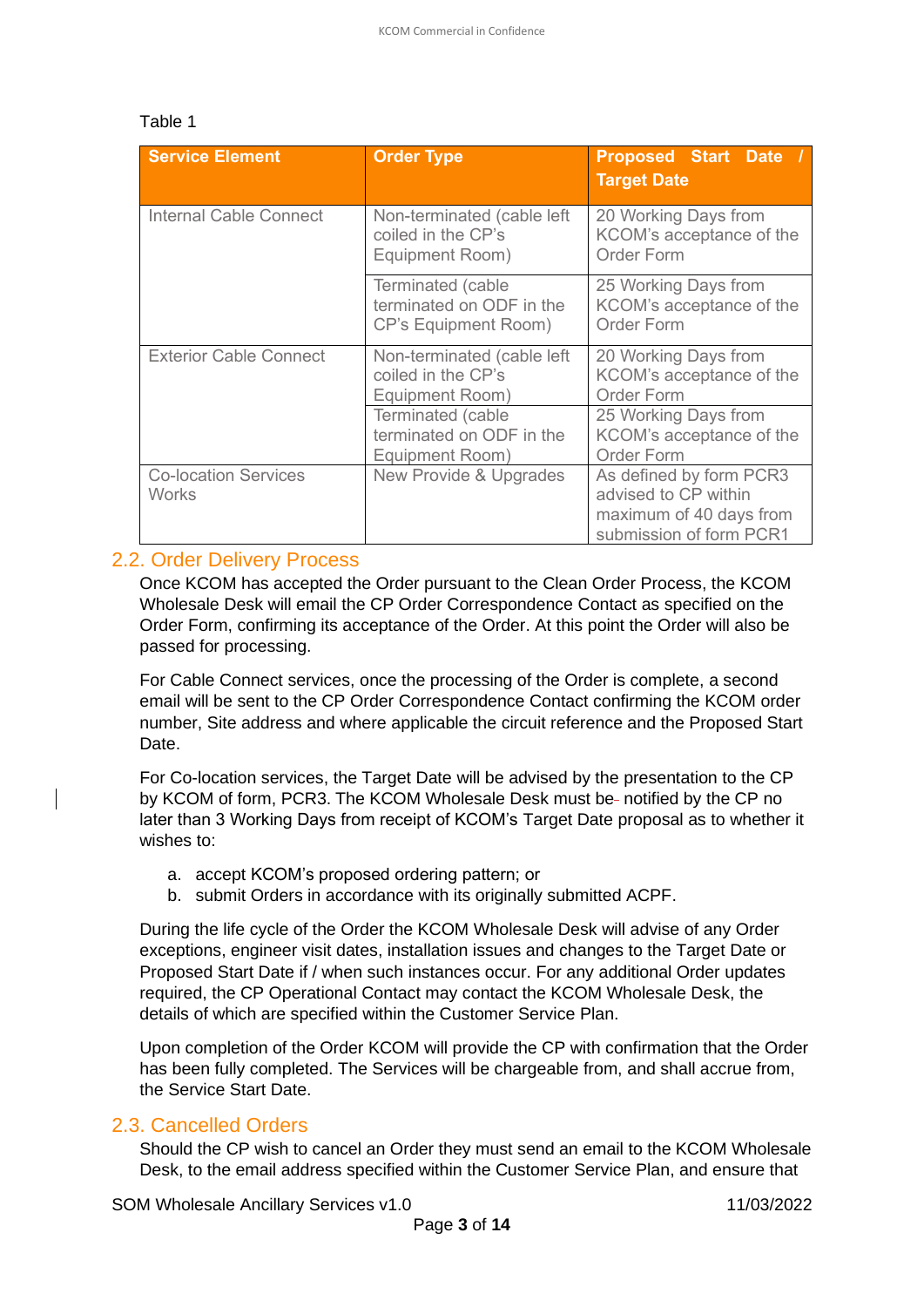such email specifies the order number, Exchange Site, CP Site address and where applicable the circuit reference of the Order to be cancelled. The KCOM Wholesale Desk will then send an email to the CP Order Correspondence Contact, confirming the Order has been cancelled and advising of any cancellation fee that is payable. Cancellation Charges are as set out in the Price List.

#### <span id="page-3-0"></span>2.4 Cancellation Charges

This outlines the termination costs associated with cancelling Orders for Cable and Ancillary Co-location Services where such termination is prior to the Proposed Start Date / Target Date.

KCOM reserves the right to claim costs incurred as a result of the CP cancelling any Orders for Co-location services and Cable Connects prior to the Proposed Start Date / Target Date. For the avoidance of doubt such costs incurred shall include any Excess Construction Charges to the extent that KCOM has incurred such costs.

Cancellation Charges for Ancillary Services are set out in the Price List.

## <span id="page-3-1"></span>3. Incident Management Procedure

Should the CP identify a problem with the Services, the CP must contact KCOM Operations Support, the contact details of which can be found in the Customer Service Plan. The KCOM Technical Support Team will first undertake a series of first line diagnostic tests. If at this stage the problem is resolved, the KCOM Technical Support Team will close the incident ticket and confirm that the incident is resolved.

If first line diagnostics do not resolve the incident, a ticket will be raised for an engineer to conduct further investigations on the incident and attend the Exchange Site as required to resolve the problem if deemed necessary. Following successful engineer investigation, the KCOM Technical Support Team will inform the CP that the incident is resolved.

The Time to Resolve (TTR) period shall begin once the CP notifies the KCOM Technical Support Team of the incident. The TTR incident shall cease upon notice to the CP by the KCOM Technical Support Team of an incident resolution. KCOM will record the duration of the TTR period in order to be able to comply with KCOM's obligations set out in the Service Standard Schedules to KCOM's Reference Offer for Ancillary Services.

To diagnose and resolve any suspected incidents rapidly and effectively, the CP should endeavour to ensure the CP is in possession of the following information when contacting the KCOM Technical Support Team:

- a. the CP's organisation name and address;
- b. details of the Service provided by KCOM to the CP;
- c. the address of the Exchange Site which is affected by the incident;
- d. any affected circuit reference numbers;
- e. nature of the incident;
- f. details of any tests the CP may have carried out in attempting to localise the problem;
- g. confirmation as to whether any affected circuits can be taken out of service, if necessary for testing.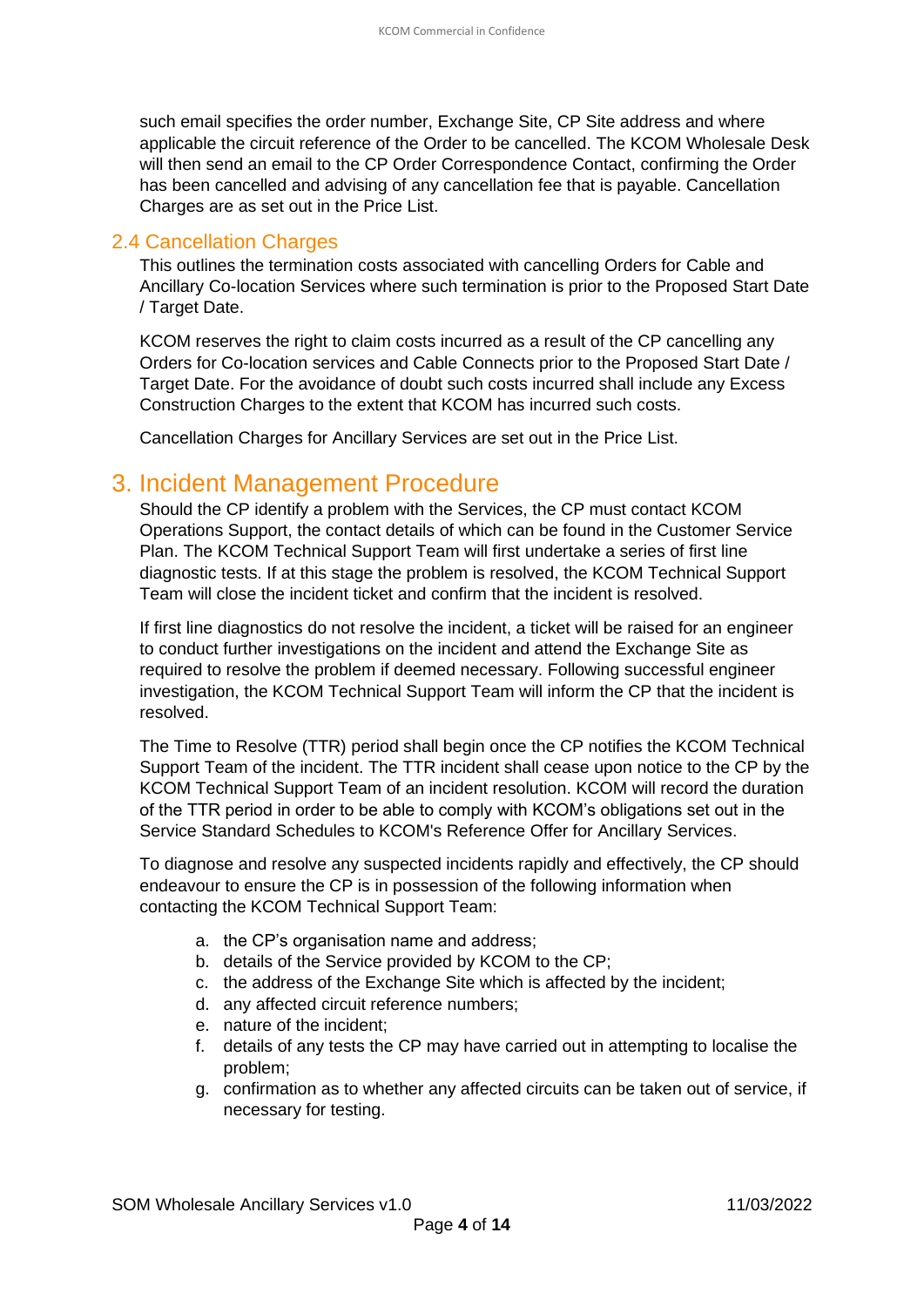# <span id="page-4-0"></span>4. Planned Outages Notification Procedure

Planned Outages may be necessary for KCOM to carry out essential maintenance or upgrades to the KCOM Network ; these will be kept to a minimum. Except in Emergency or when circumstances are beyond KCOM's control, KCOM will use reasonable endeavours to provide at least 10 Working Days' notice of any Planned Outages which will affect the availability of the Services.

The CP can contact the KCOM Wholesale Desk from time to time to request an alternative outage time, which KCOM will use its reasonable endeavours to implement. KCOM will give notice of Planned Outages to the CP Operational Contact(s).

## <span id="page-4-1"></span>5. Charge Change Notification Procedure

KCOM will advise the CP of any changes to Charges through the Charge Change Notification Procedure. KCOM will send a Charge Change Notice via email to the CP Billing Contact(s) listed within the Customer Service Plan. Within the Charge Change Notice KCOM will provide:

- a. details of the Services affected
- b. confirmation of the new Charges
- c. confirmation of the effective date of the Charge change

For any disputes with a Charge Change Notice please refer to the dispute process specified within the Reference Offer for Ancillary Services.

# <span id="page-4-2"></span>6. Escalation & Complaints Procedure

Complaints and escalations in the first instance should be presented to the relevant KCOM Tier 1 contact within the Customer Service Plan. KCOM endeavour to manage all complaints through to resolution and always represent CP's interests at a senior level within KCOM.

However, should the CP consider that an issue with a Service requires further representation, the CP should escalate the issue through the remaining Customer Service Plan tiers as the CP deems necessary.

# <span id="page-4-3"></span>7. KCOM Co-Mingling Rules

These KCOM Co-Mingling Rules (the "Rules") set out the policies that apply when a Communications Provider purchases Co-location in a Co-location Hostel pursuant to KCOM's Reference Offer for the provision of Ancillary Services. Terms used in these Rules will have the meaning ascribed to them in these Rules or in KCOM's Reference Offer for the provision of Ancillary Services ("Ancillary Services Agreement"). References to "CP" will also include persons authorised by the CP where appropriate.

#### <span id="page-4-4"></span>7.1 Exchange Site and Co-location Access

- **7.1.1 24/7 Access** Subject to the restrictions in this document, the CP may access the Exchange Site and Co-location Hostel access routes and its Specified Floor Area twenty four (24) hours per day, every day of the year.
- **7.1.2 Identity Verification** Access to the Exchange Site and Co-location Hostel will only be granted to individuals whose identities have been verified by KCOM security or management. The CP must ensure that the CP's Visitors are issued with passes bearing the photograph and signature of the holder. Such passes will be worn by the holders at all times whilst on any Exchange Site,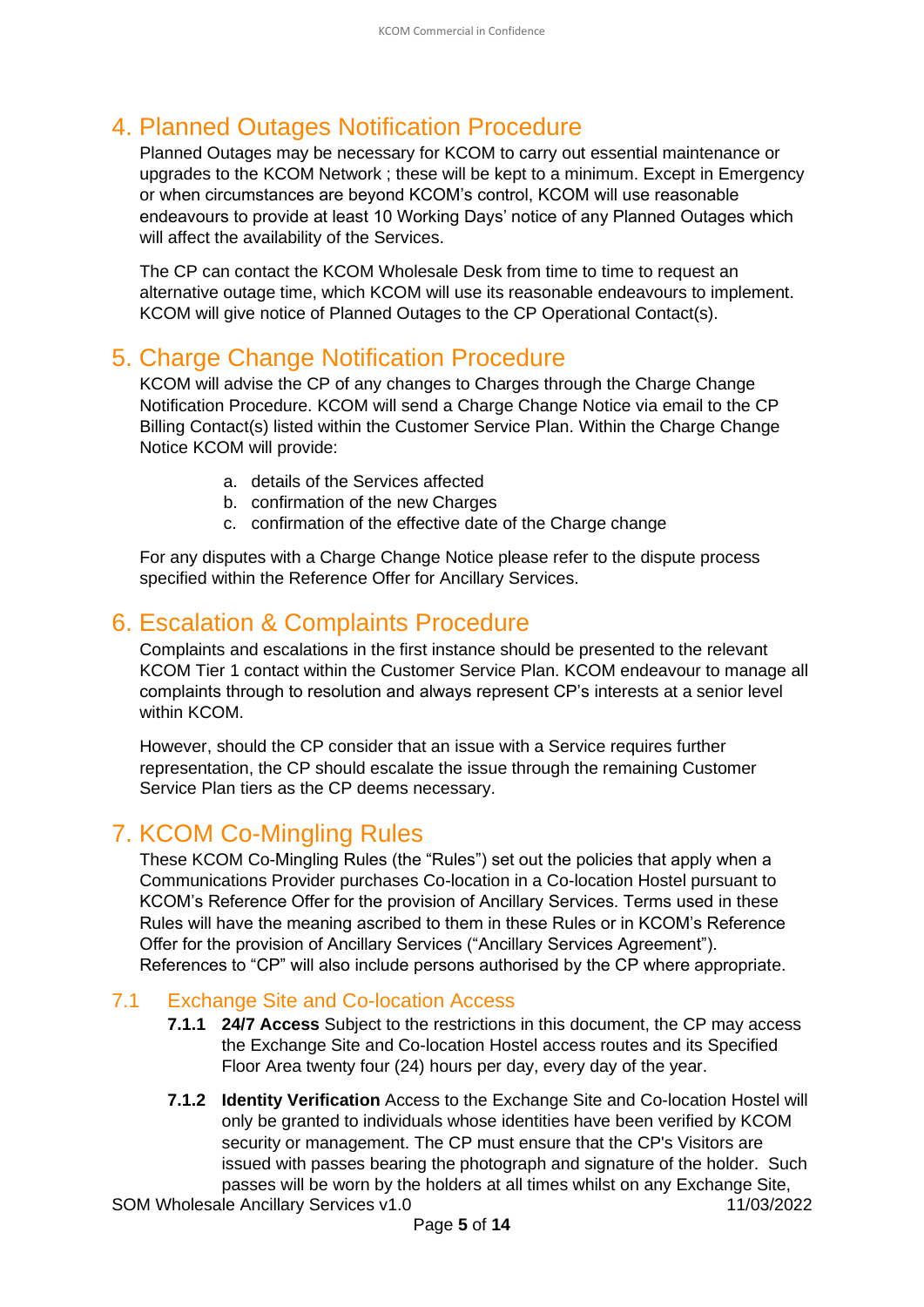before being granted entry to the Exchange Site and Co-location Hostel within the CP Equipment Room. The CP will submit at KCOM's request a list of the CP's Visitors' names and produce satisfactory evidence as to their identity and bona fides. Acceptable identification is limited to valid, readily identifiable UK government issued photo identification such as: (a) a passport or (b) a driver's license. If the presented identification is deemed unacceptable or an individual's identity cannot be verified for any other reason, access to the Exchange Site and Co-location Hostel within the CP Equipment Room will be denied until acceptable identification has been provided. Any person being enrolled into the access control system may be required to have a photograph taken for identification record purposes

- **7.1.3 Prohibited Items and Behaviour** KCOM will deny access or remove from the Exchange Site and/or Co-location Hostel within the CP Equipment Room anyone who either :
	- 7.1.3.1 Possesses any of the following prohibited items :
		- explosives, firearms, weapons or dangerous devices of any type ;
		- hazardous or radioactive materials or other harmful chemicals;
		- alcohol, illegal drugs or other intoxicants;
		- magnets and electromagnetic devices; or
		- any equipment that is not specifically required for the visit.

7.1.3.2 Engages in any of the following prohibited activities:

- any activity that puts health, life or property at risk, including being intoxicated or otherwise impaired;
- any attempt to tamper with or defeat security rules, systems, devices or appliances, including attempting to fraudulently gain access to any restricted location or network or otherwise bypass security;
- any activity which may diminish KCOM's capability to provide security or fulfil its obligations;
- any construction changes or alterations to the interior or exterior of the Exchange Site, the CP Equipment Room, the Co-location Hostel and/or the Specified Floor Area unless expressly approved by KCOM in advance and in writing; or
- acting in an unsafe manner not otherwise expressly prohibited, not having a business purpose for the visit, or otherwise violating any other provision of the Ancillary Services Agreement, agreements relating to Associated Services and/ or these Rules
- <span id="page-5-0"></span>**7.1.4 Emergency**. KCOM may temporarily restrict or delay access to the Exchange Site and/or the Co-location Hostel if there is any Emergency such as fire, building evacuation, medical emergency, weather-related emergency, terrorist attack, etc.; or any threat to the Exchange Site, the Co-location Hostel or its operation; or pursuant to instructions from government personnel or Emergency Organisations. During an Emergency or drill, the CP must follow instructions given by onsite KCOM personnel.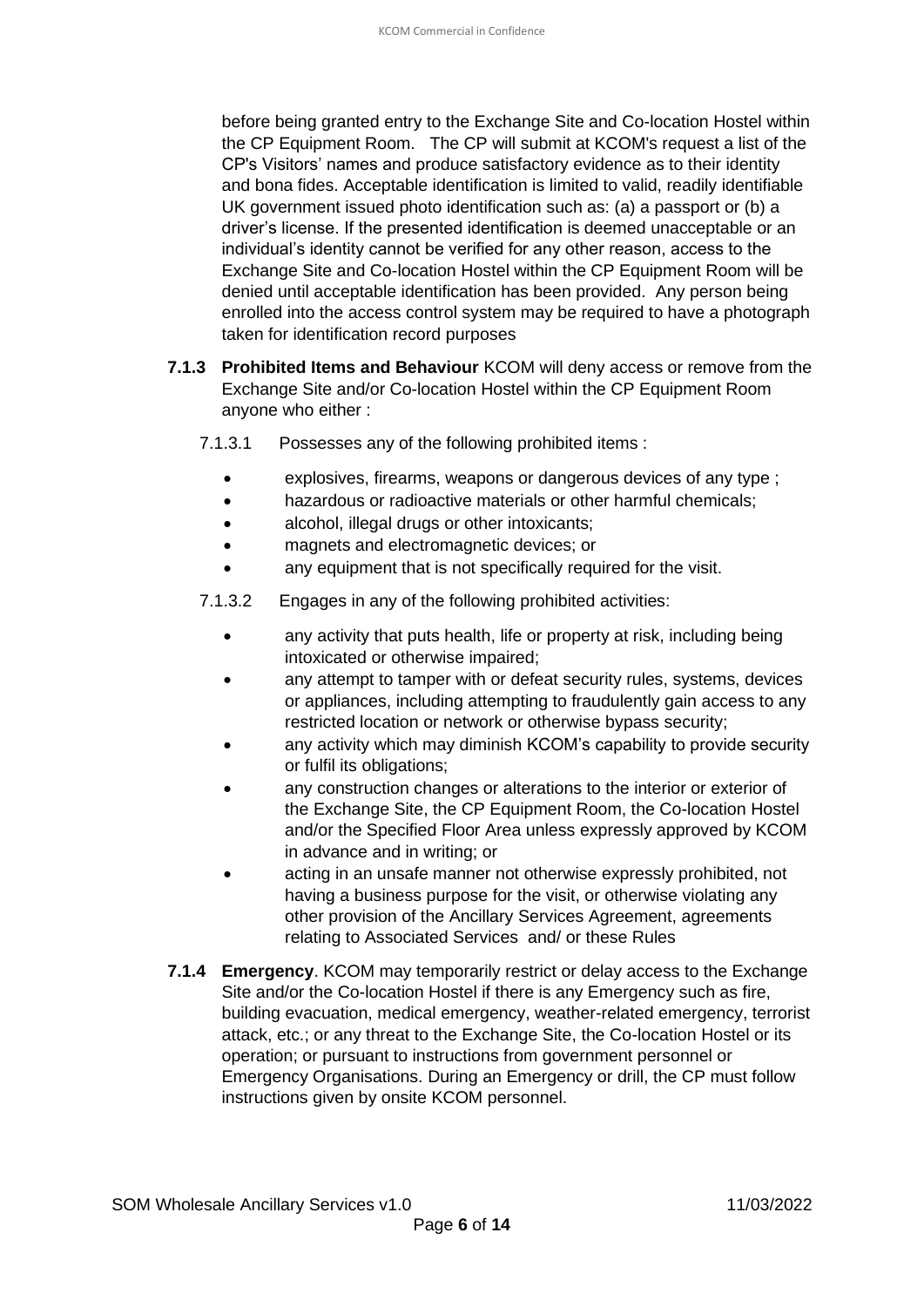### 7.2. Exchange Site and Co-location Hostel Usage

#### 7.2.1 The CP must:

- 7.2.1.1 comply with the CP's Ancillary Services Agreement, agreements relating to Associated Services, these Rules, and all applicable laws, rules, regulations and procedures in effect at the Exchange Site and/or the Co-location Hostel, including instructions by onsite KCOM personnel and signs posted by KCOM from time to time;
- 7.2.1.2 behave in a courteous, lawful, professional and safe manner, which includes not blocking any exits, routes or aisles, or causing a fire hazard or any other nuisance or otherwise interfering with KCOM personnel or other CPs;
- 7.2.1.3 immediately notify KCOM of suspicious activity, non-compliance with these Rules, bodily injury, Compliant Equipment or facility damage, or a dangerous situation of any type
- 7.2.1.4 NOT interfere with proper operation of any of the Services provided pursuant to the Ancillary Services Agreement and/or agreements relating to Associated Services, including but not limited to touching, altering, damaging or breaching any security or electrical or any other system or Compliant Equipment operated or maintained by KCOM including Internal and Exterior Cable Connects;
- 7.2.1.5 NOT manufacture, generate, treat, transport, dispose of, release, discharge or store any hazardous materials in, on, under or near the Exchange Site and/or the Co-location Hostel ;
- 7.2.1.6 NOT use mobility aids unless approved by KCOM .
- **7.2.2 Use of cameras, videography, CCTV or other recording equipment**. The CP may not use any camera, videography, CCTV or other recording equipment except as specifically permitted in these Rules ;
- **7.2.3 Use of Exchange Site and Co-location Hostel access routes**. The CP may use the Exchange Site and Co-location Hostel access routes as permitted by KCOMKCOM (e.g., for ingress and egress to and from its Specified Floor Area) but may not encumber or obstruct the pathways, driveways, yards, entrances, hallways, stairs or any access routes in or around the Co-location Hostel. If KCOM designates a shared work area within an Exchange Site and/or a Co-location Hostel common area, the CP may use such shared work area only for the purpose expressly permitted by KCOM (e.g., Compliant Equipment repair and testing). No facilities are provided to the CP for the consumption of food, beverages, or tobacco or vaping products. The CP must not leave any of the CP's Compliant Equipment unattended in the Exchange Site and/or Co-location Hostel and CP Equipment Room common areas.

### 7.3. Specified Floor Area Access

<span id="page-6-0"></span>**7.3.1 24/7 Access**. Subject to the restrictions herein, the CP may access its Specified Floor Area twenty-four (24) hours per day, every day of the year;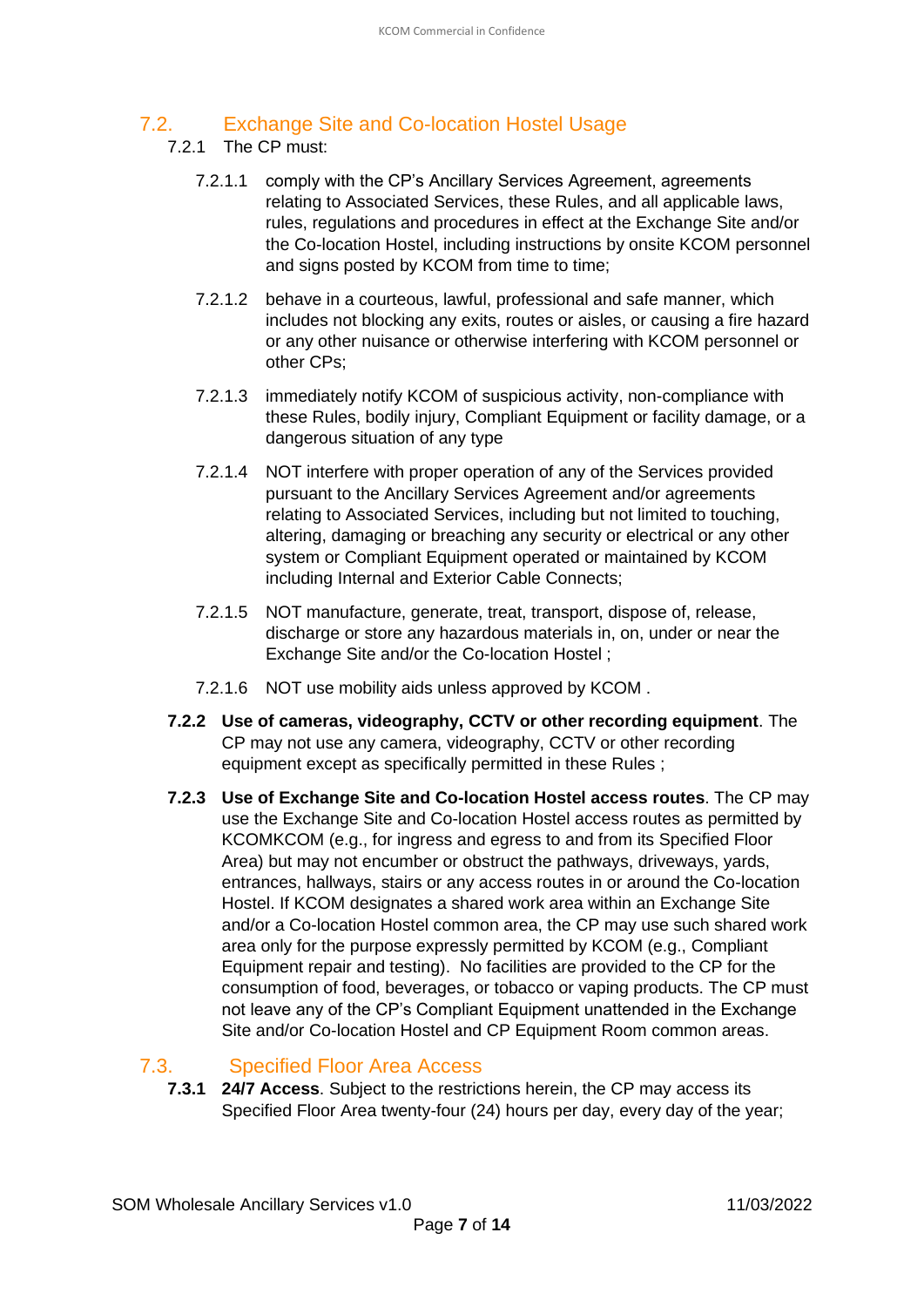**7.3.2 Prohibited Behaviour**. The CP must not: alter, tamper with, damage, adjust, repair, interfere with or breach the security of its or any other CP's Specified Floor Area;

KCOM will not access the CP's Specified Floor Area except:

- 7.3.2.1 if directed by the CP;
- 7.3.2.2 to respond to a health/safety emergency;
- 7.3.2.3 to perform services necessary for the efficient operation of the Services provided pursuant to the Ancillary Services Agreement and/or agreements relating to Associated Services , including maintenance; or
- 7.3.2.4 as otherwise permitted by the Ancillary Services Agreement and/or agreements relating to Associated Services and, if so, then only upon prior notice and coordination.

### <span id="page-7-0"></span>7.4. Specified Floor Area Usage

- **7.4.1 Orderly and Clean**. No Furniture. The CP must maintain its Specified Floor Area in an orderly and clean manner and in good repair and condition, free of debris and litter. The CP may not place furniture in its Specified Floor Area except as permitted by KCOM, and such permission may be withdrawn at any time. If the CP fails to remove the furniture within a reasonable time after notice, KCOM may remove and store the furniture at the CP's expense;
- **7.4.2 Cardboard/Shipping/Box/Debris/Flammable Material Removal**. Cardboard or other flammable material is strictly prohibited in Specified Floor Areas. Violations of this prohibition may result in KCOM remediating the problem at the CP's expense;
- **7.4.3 Use of Cameras, CCTV or Recording Compliant Equipment**. The CP may not use any cameras, CCTV or recording equipment inside the Exchange Site and/or Co-location Hostel, except with KCOM's prior review and consent. All recording equipment and use of such recording equipment is subject to KCOM approval. No recording equipment will be approved if it includes pan/tilt/zoom capabilities or a microphone or is able to monitor anything except the inside of the CP's Specified Floor Area. KCOM reserves the right to require the CP to remove or relocate any recording equipment that KCOM deems to threaten or impede the security of the Exchange Site and/or Colocation Hostel, including the security and privacy of other CPs;
- **7.4.4 Signage**. The CP may install a self-identifying marker (e.g., sign) on the CP's Compliant Equipment or Specified Floor Area with the prior approval of KCOM. KCOM will not install any such signs unless expressly directed by the CP at the CP's expense;
- **7.4.5 The CP's Compliant Equipment—General**. The CP must configure provide, place, install, upgrade, add, maintain, repair and operate the CP's Compliant Equipment in a safe and lawful manner and in compliance with all applicable laws and manufacturer specifications and requirements and industry standards, including but not limited to, those relating to proper installation, power consumption and ventilation;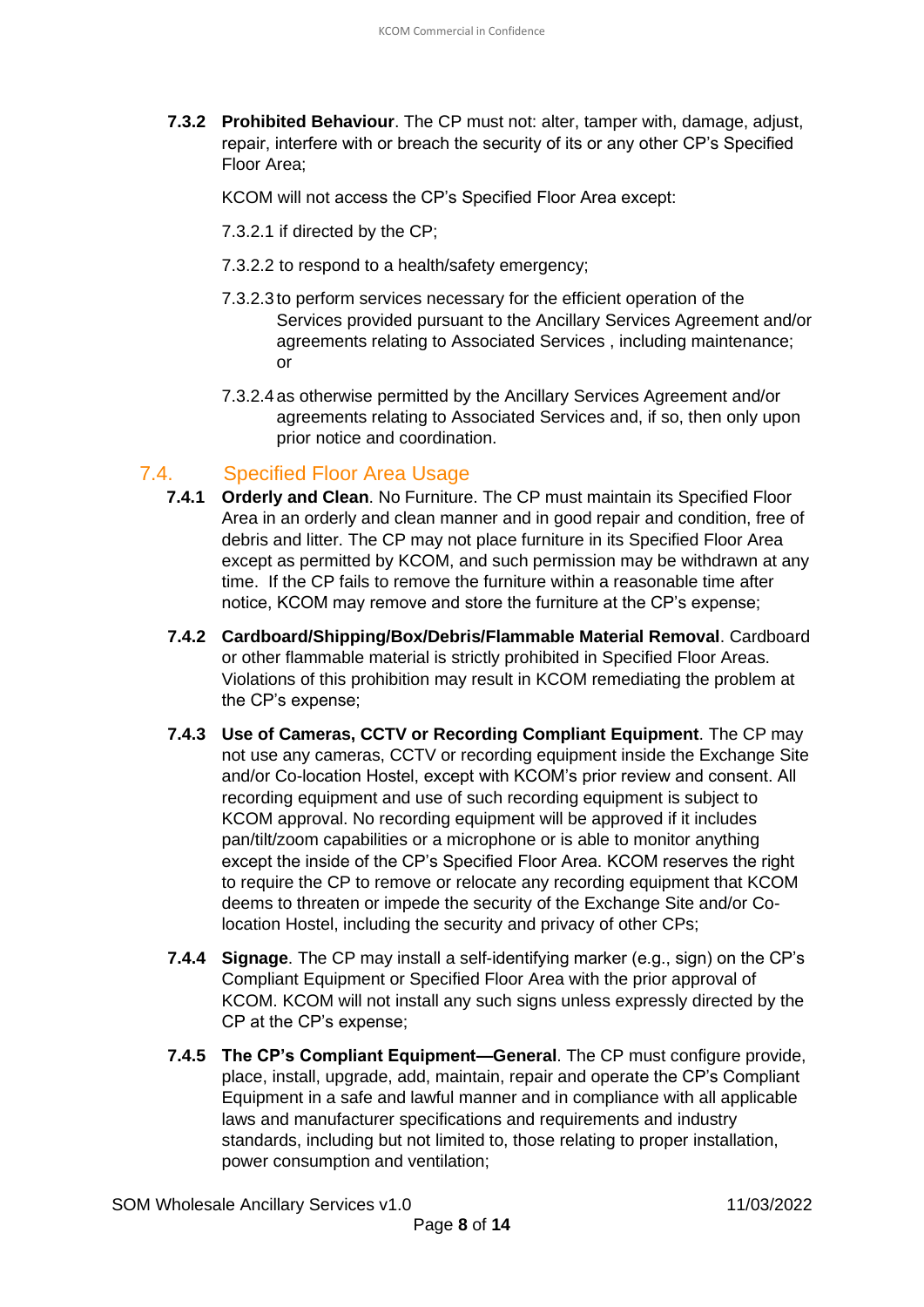- **7.4.6 The CP's Compliant Equipment—Installation and Operation**. The CP's Compliant Equipment may not be stacked or rest on any other Compliant Equipment and must be securely fixed onto a cabinet or rack in a manner reasonably satisfactory to KCOM. Where practical, the heaviest or hottest components of the CP's Compliant Equipment should be installed in the lower sections of a cabinet to make the most effective use of the supplied cooling system. KCOM may require removal of any of the CP's Compliant Equipment that, in KCOM's sole discretion, (a) causes a threat to safety (including any risk of fire or other hazard), (b) unreasonably interferes with the operations of KCOM or another CP or any other person or entity that is occupying Exchange Site and/or the Co-location Hostel or otherwise utilizing any portion of the Exchange Site and/or Co-location Hostel, or (c) otherwise does not comply with these Rules;
- **7.4.7 The CP's Compliant Equipment—Interconnection with Other CPs**. The CP will not connect with other CPs within the Co-location Hostel provided by KCOM. To clarify, The CP may not create or operate a shared infrastructure to which a network interconnects for the purpose of exchanging routed traffic with all the other networks connected to the shared infrastructure where the owners of the networks have direct contractual relationships between each other for the exchange of that routed traffic;
- **7.4.8 Power**. The CP must not:
	- 7.4.8.1use VRLA (valve-regulated lead-acid) batteries or any other form of rechargeable battery unless the batteries are a manufacturer-installed integrated part of the Compliant Equipment;
	- 7.4.8.2 use circuit splitters on any KCOM-provided power circuit;
	- 7.4.8.3connect a power circuit to a cabinet other than the cabinet specified by KCOM for such power circuit;
	- 7.4.8.4power strips or other Compliant Equipment into each other to form a single long line of strips, i.e., daisy chain; or
	- 7.4.8.5use Compliant Equipment that does not comply with applicable safety codes and product safety agency listings
- **7.4.9 Environmental**. The CP must use appropriate air management/ containment components such as full cabinet blanking panels and above-cabinet vertical panels as specified by KCOM in the Exchange Sites and Co-location Hostels to minimise recirculation of hot server exhaust with cold supply air and to support cooling efficiency and effectiveness. For the avoidance of doubt, KCOM-provided cabinets will also include the initial blanking plates, grommets and brushes, and the CP may request that KCOM install such air management products on the CP's behalf pursuant to an order. The CP will ensure that any and all applicable air containment components remain installed and intact throughout the contracted term for the Specified Floor Area. KCOM may perform periodic audits to ensure containment components are functioning as intended and if not, then the CP will promptly comply with KCOM remediation requests or permit KCOM to enter the Specified Floor Area and perform the remediation at the CP's expense;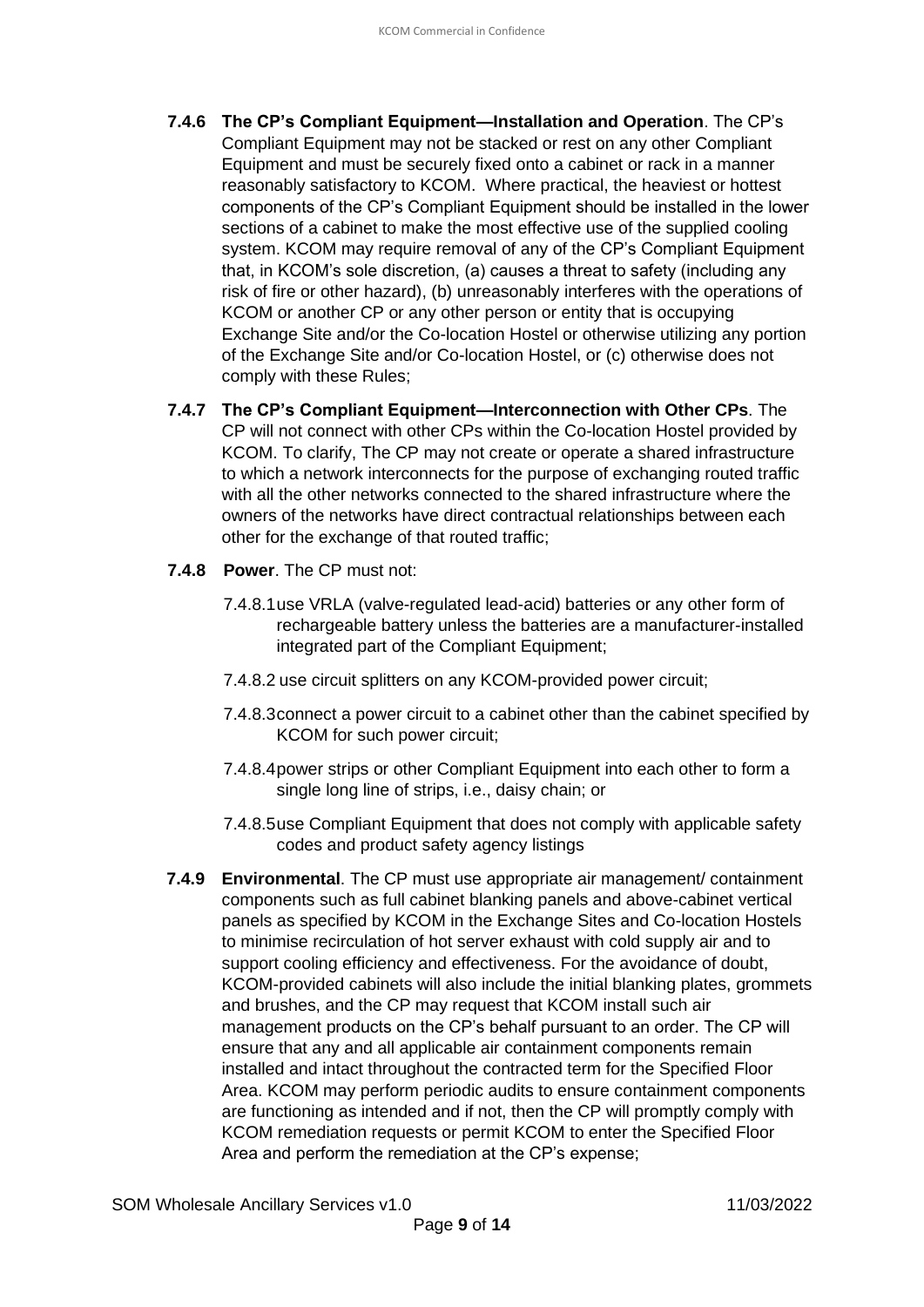# <span id="page-9-0"></span>7.5. Cables and Wiring

As further described below, KCOM will install Cable Connects as required as part of this Ancillary Services Agreement.

- **7.5.1 Internal Cable Connect** a circuit extending from the KCOM ODF to the Point of Handover ("POH"). An Internal Cable Connect provides a dedicated fibre connection between the designated ethernet port on a KCOM ODF and an ethernet port on the CP's Compliant Equipment that is located in the CP Equipment Room at the same Exchange Site as KCOM's ODF. The CP may not install, move or remove any Internal Cable Connect. KCOM will be responsible for installation and maintenance in accordance with the Ancillary Services Agreement. The CP will only install "The CP Cabling" (as defined below) within the Specified Floor Area.
- **7.5.2 Exterior Cable Connect** a circuit extending from the CP Compliant Equipment to an external chamber outside the Exchange, for handover to the CP's network. An Exterior Cable Connect provides a dedicated fibre connection between a KCOM Handover Box, no more than 100m from the relevant cable chamber outside the Exchange Site hosting the CP Equipment Room, and an ethernet port on the CP's Compliant Equipment that is located in that CP Equipment Room. The CP may not install, move or remove any Exterior Cable Connect. KCOM will be responsible for installation and maintenance in accordance with the Ancillary Services Agreement
- **7.5.3 Point of Handover**. KCOM will install a POH to connect Cable Connects to the CP switch. The CP may only connect the CP's Compliant Equipment to the POH within the CP's Equipment Room to complete the connection to the Cable Connects
- **7.5.4 CP Cabling**. The CP Cabling is the physical interconnection between the CP Compliant Equipment wholly within the Specified Floor Area, including patch cables, and connection to the POH. The CP is responsible for the installation, maintenance and repair of the CP Cabling

The CP must :

- ensure cables and power cords only run from the CP's Compliant Equipment out of the back of the cabinet or rack. If this is not possible, The CP will ensure that appropriate air management products are installed to make the most effective use of the supplied cooling system
- NOT access KCOM cable trays or KCOM cabling infrastructure to install the CP Cabling; except the CP may install the CP Cabling in those instances where the CP has had KCOM install a dedicated cable tray or fibre duct over two or more of its cabinets expressly for this purpose, and if the CP requires access to the cabling infrastructure for such connection, KCOM will install it at the CP's expense
- ensure all cables and wiring within the Specified Floor Area (excluding Cable Connects and POH, which are KCOM's responsibility) are neatly wrapped and tied together. If the CP fails to comply with this requirement within a reasonable time, KCOM will notify the CP to correct the condition, and if the CP still fails to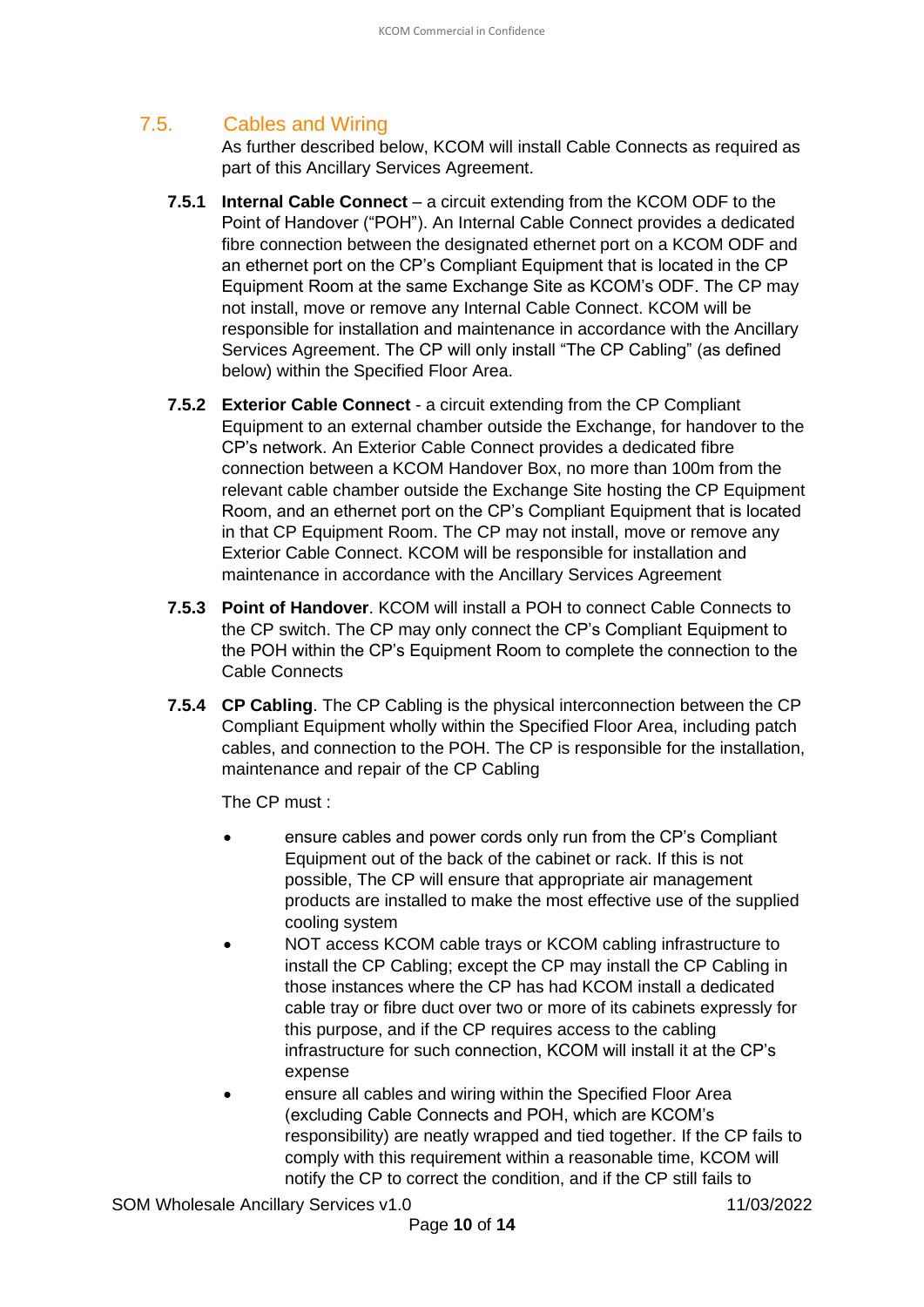comply, KCOM may neatly wrap and tie such wires and cables at the CP's expense

- **7.5.6 Labels**. The CP may label the CP Cabling but may NOT affix or maintain labels to any Cable Connect or POH, including any ports on the POH. KCOM will affix and maintain those labels, which will contain information as determined by KCOM, including circuit identification and other information needed to identify each KCOM provided port. If the CP requires labelling of the CP Cabling, KCOM can label according to the CP's instructions and at the CP's expense
- **7.5.7 Wireless Interference**. KCOM is not responsible for any electronic interference that may occur with respect to the CP's use of wireless communications Compliant Equipment;
- **7.5.8** The CP shall not install any cabling that goes outside of its own racks except where they are co-located directly side by side and the cabling directly passes between those racks
- **7.5.9** The CP nor anyone else shall install or maintaining cabling outside of the CP's racks
- **7.5.10** A CP shall not install cabling to other CPs within KCOM premises

#### <span id="page-10-0"></span>7.6. Shipping Policies

- **7.6.1 Incoming Shipments**. KCOM will reject or ship back to the "shipped from" address at the CP's risk and expense any shipment that does not comply with the following;
	- 7.6.1.1 shipments and boxes must be clearly labelled with the CP's name or identifier. The CP may not list KCOM as a recipient of any shipment or identify KCOM as a recipient to any shipping carrier;
	- 7.6.1.2 shipment must pass KCOM's reasonable safety inspection. Shipments containing liquids, combustibles and any hazardous materials are prohibited and will be rejected;
	- 7.6.1.3 the CP must give KCOM advance notice that a shipment is arriving in accordance with the shipping and receiving policies in effect at the Exchange Site. Failure to provide advance notice may result in rejection of the shipment;
	- 7.6.1.4 the CP must promptly move shipments from shipping/receiving area to Specified Floor Area and may request KCOM's assistance using the KCOM Assisted Site Delivery Service described in the Schedule 4, Annex 3. If the CP fails to have shipments moved promptly, then KCOM may move the shipments to a temporary holding area at the CP's risk and expense. If the CP fails to remove (or cause to be removed) the shipment from the temporary holding area within five days of KCOM receiving the shipment, then KCOM may ship the Compliant Equipment back to the CP, also at the CP's risk and expense.
- **7.6.2 Property Control Procedures**. If the CP prefers to hand carry (hand trucks and carts not permitted) the CP's Compliant Equipment either into or out of the front door of the Exchange Site, the CP will be subject to property control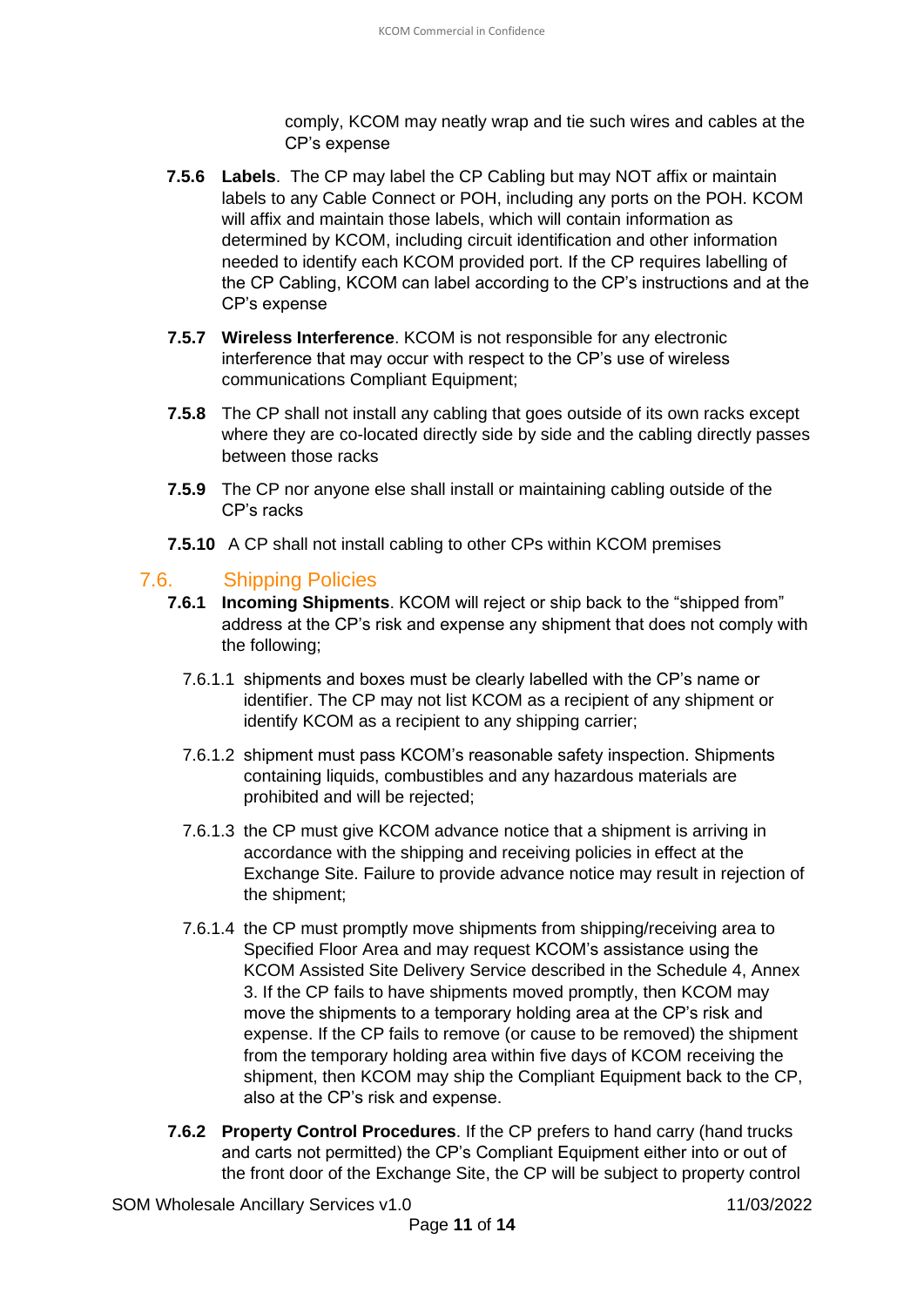procedures, which may include requirements to provide KCOM with descriptions and the serial numbers of high value items as well as the name, contact number and signature of the person removing such items.

- **7.6.3 Local Variations**. The CP will comply with any local shipping and receiving policies in effect at the Exchange Site.
- **7.6.3 Duties and Import/Export Charges**. The CP is responsible for all duties, charges, fees, taxes and customs requirements associated with international shipments.

#### 7.7. Notification

<span id="page-11-0"></span>**7.7.1** The CP will designate one or more persons whom KCOM may contact at any time in the event of an Emergency or otherwise as needed by KCOM. The CP will provide to KCOM a means of contacting such persons at any and all times. KCOM prefers, but does not require, that such contact method be the telephone number of a twenty-four (24) hour operations centre staffed by persons familiar with the CP's use of its Specified Floor Area and the CP's Compliant Equipment. The CP may contact KCOM Service Desk for questions or support.

#### <span id="page-11-1"></span>7.8. Use of unordered Services

**7.8.1** The CP may only use Services provided pursuant to the Co-location Services Agreement and/or agreements relating to Associated Services that are specified in a valid Order accepted by KCOM. If the CP or KCOM discovers Services are being delivered without a valid Order ("Unordered Service"), the discovering party must notify the other (email or regular mail specifically permitted in this instance), and the Unordered Service will be discontinued immediately unless a valid Order is placed by the CP and accepted by KCOM. If the CP fails to discontinue use of the Service or deliver to KCOM a valid Order within ten (10) days of the notification of the use of the Unorder Service, then in addition to other remedies permitted under the Ancillary Services Agreement and/or agreements relating to Associated Services , KCOM may also immediately suspend or terminate the use of the Unordered Service. For the avoidance of doubt, use of a power circuit beyond its limit shall be considered use of an Unordered Service.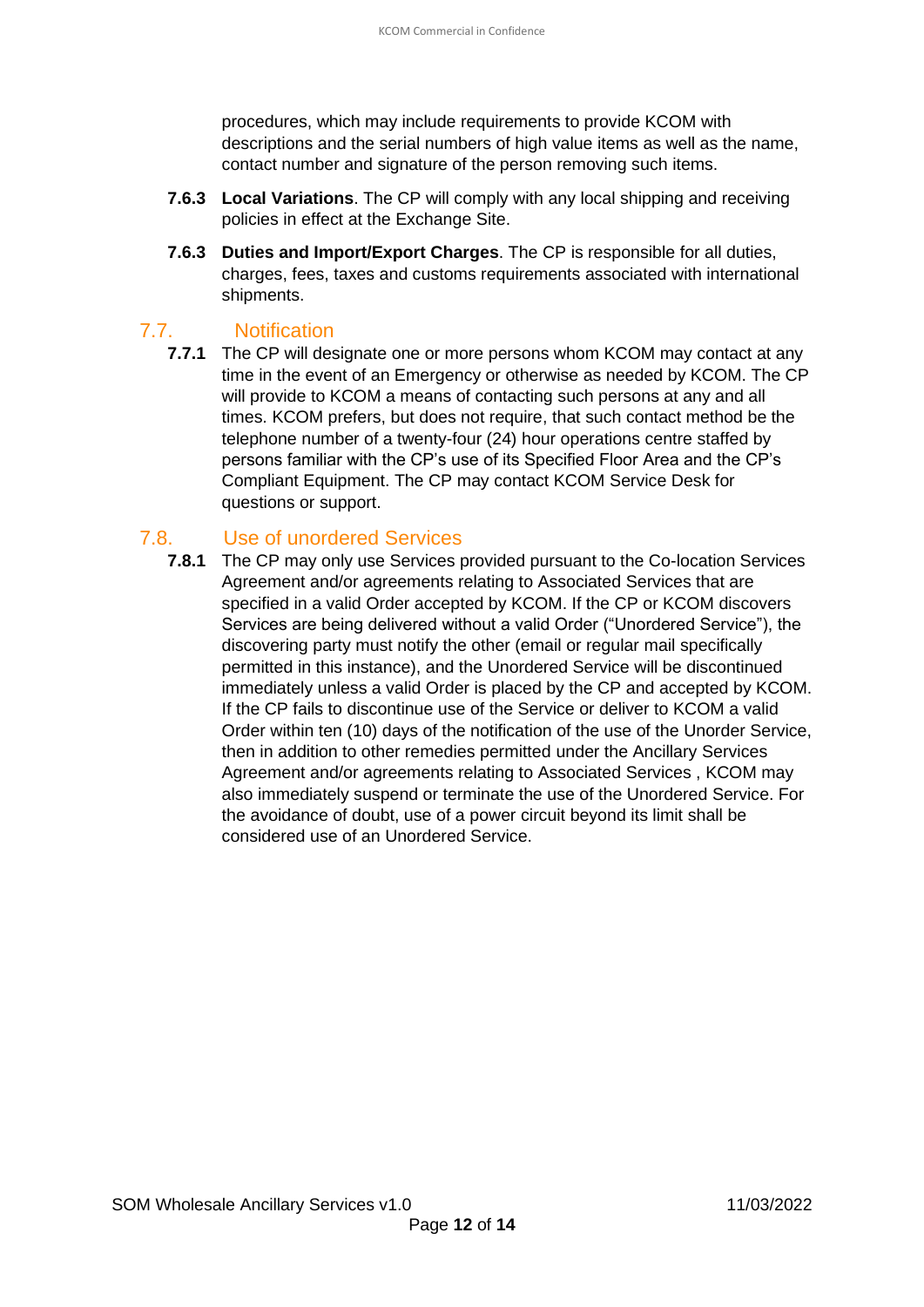# <span id="page-12-0"></span>8. Customer Service Plan

### <span id="page-12-1"></span>8.1. Billing Contacts

| Company: KCOM     |                               | Company: [CP Name] |          |
|-------------------|-------------------------------|--------------------|----------|
| Tier 1            |                               | Tier 1             |          |
| Name              | <b>KCOM Wholesale Desk</b>    | Name               | [Name]   |
| Telephone         | 0800 7022000                  | Telephone          | [Telepho |
| <b>Number</b>     |                               | <b>Number</b>      |          |
| Email             | wholesalepartners@kcom.co     | Email              | [Email A |
| Address           | m                             | <b>Address</b>     |          |
| Tier <sub>2</sub> |                               | Tier 2             |          |
| Name              | <b>KCOM Wholesale Desk</b>    | Name               | [Name]   |
|                   | Team Manager                  |                    |          |
| Telephone         | 0800 7022000                  | Telephone          | [Telepho |
| Number            |                               | Number             |          |
| Email             | wholesalepartners@kcom.co     | Email              | [Email A |
| Address           | m                             | Address            |          |
| Tier 3            |                               | Tier 3             |          |
| Name              | <b>KCOM Wholesale Account</b> | Name               | [Name]   |
|                   | Manager                       |                    |          |
| Telephone         | wholesalesales@kcom.com       | Telephone          | [Telepho |
| Number            |                               | Number             |          |
| Email             |                               | Email              | [Email A |
| Address           |                               | <b>Address</b>     |          |

| Company: [CP Name] |                    |  |  |
|--------------------|--------------------|--|--|
| Tier 1             |                    |  |  |
| Name               | [Name]             |  |  |
| Telephone          | [Telephone Number] |  |  |
| Number             |                    |  |  |
| Email              | [Email Address]    |  |  |
| Address            |                    |  |  |
| Tier 2             |                    |  |  |
| Name               | [Name]             |  |  |
|                    |                    |  |  |
| Telephone          | [Telephone Number] |  |  |
| Number             |                    |  |  |
| Email              | [Email Address]    |  |  |
| <b>Address</b>     |                    |  |  |
| Tier 3             |                    |  |  |
| Name               | [Name]             |  |  |
|                    |                    |  |  |
| Telephone          | [Telephone Number] |  |  |
| Number             |                    |  |  |
| Email              | [Email Address]    |  |  |
| <b>Address</b>     |                    |  |  |

### <span id="page-12-2"></span>8.2. Operational Contacts

| Company: KCOM     |                                 |  | Company: [CP Name] |          |  |
|-------------------|---------------------------------|--|--------------------|----------|--|
| Tier 1            |                                 |  | Tier 1             |          |  |
| Name              | <b>KCOM Wholesale Desk</b>      |  | Name               | [Name]   |  |
| Telephone         | 0800 7022000                    |  | Telephone          | [Telepho |  |
| Number            |                                 |  | Number             |          |  |
| Email             | wholesalepartners@kcom.co       |  | Email              | [Email A |  |
| Address           | m                               |  | <b>Address</b>     |          |  |
| Tier <sub>2</sub> |                                 |  | Tier <sub>2</sub>  |          |  |
| Name              | <b>Head of Customer Service</b> |  | Name               | [Name]   |  |
|                   | Operations                      |  |                    |          |  |
| Telephone         | 0800 7022000                    |  | Telephone          | [Telepho |  |
| Number            |                                 |  | <b>Number</b>      |          |  |
| Email             | <b>TBC</b>                      |  | Email              | [Email A |  |
| Address           |                                 |  | <b>Address</b>     |          |  |
| Tier 3            |                                 |  | Tier 3             |          |  |
| Name              | <b>Head of Wholesale</b>        |  | Name               | [Name]   |  |
| Telephone         | 0800 7022000                    |  | Telephone          | [Telepho |  |
| Number            |                                 |  | Number             |          |  |
| Email             | <b>TBC</b>                      |  | Email              | [Email A |  |
| Address           |                                 |  | <b>Address</b>     |          |  |

| Company: [CP Name] |                    |  |  |
|--------------------|--------------------|--|--|
| Tier 1             |                    |  |  |
| Name               | [Name]             |  |  |
| Telephone          | [Telephone Number] |  |  |
| Number             |                    |  |  |
| Email              | [Email Address]    |  |  |
| <b>Address</b>     |                    |  |  |
| Tier 2             |                    |  |  |
| Name               | [Name]             |  |  |
|                    |                    |  |  |
| Telephone          | [Telephone Number] |  |  |
|                    |                    |  |  |
| Number             |                    |  |  |
| Email              | [Email Address]    |  |  |
| Address            |                    |  |  |
| Tier <sub>3</sub>  |                    |  |  |
| Name               | [Name]             |  |  |
| Telephone          | [Telephone Number] |  |  |
| Number             |                    |  |  |
| Email              | [Email Address]    |  |  |